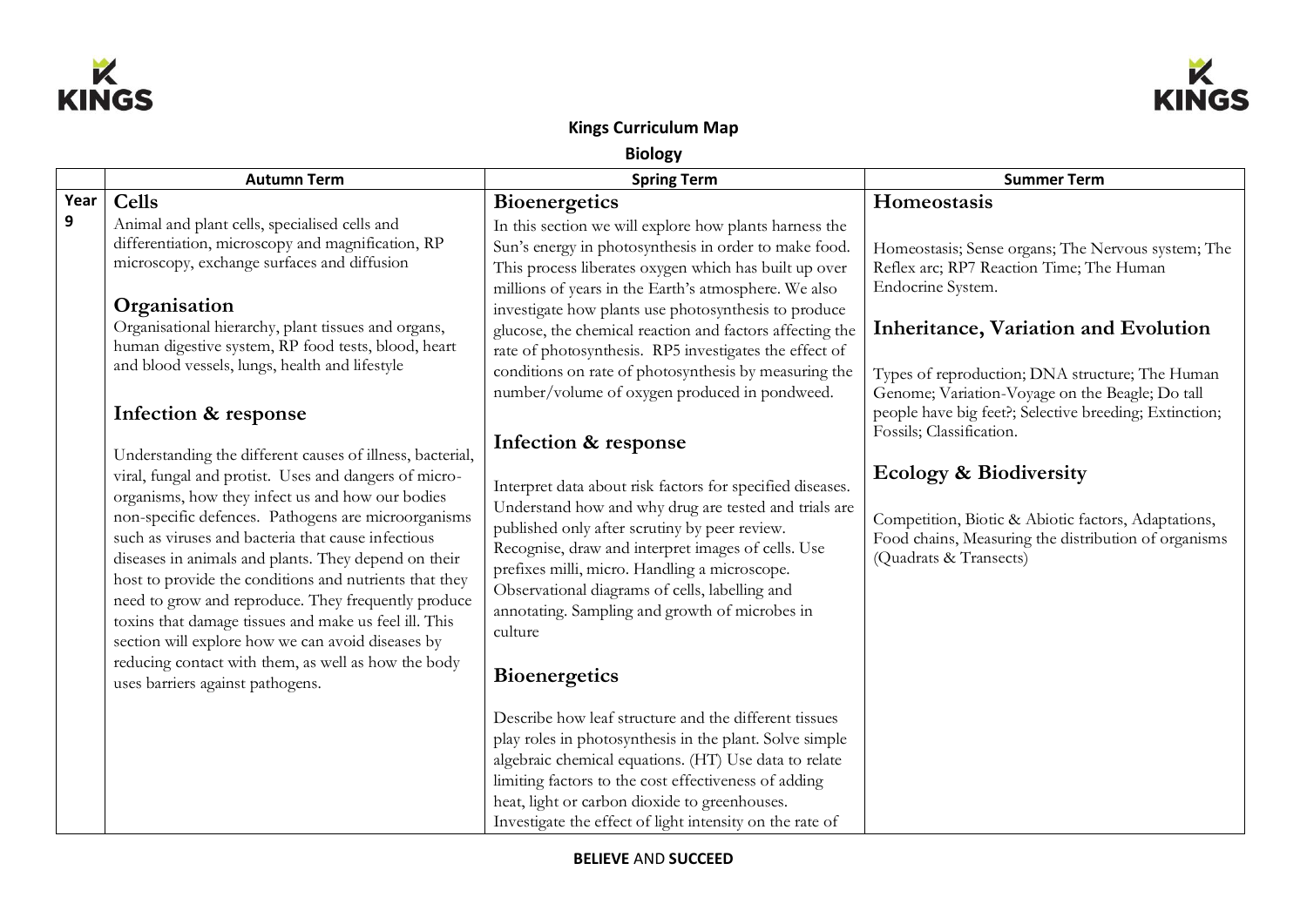



|            | NINVY                                                                                                                                                                                                                                                                                                                                                                                                                                                                                                                                                                                                                                                                                                                                                                                                                                                                                                                                                                                                                                                                         |                                                                                                                                                                                                                                                                                                                                                                                                                                                                                                                                                                                                                                                                                                                                                                                                                                                                                                                                                                                                                            | muv                                                                                                                                                                                                                                                                                                                                                                                                                                                                       |
|------------|-------------------------------------------------------------------------------------------------------------------------------------------------------------------------------------------------------------------------------------------------------------------------------------------------------------------------------------------------------------------------------------------------------------------------------------------------------------------------------------------------------------------------------------------------------------------------------------------------------------------------------------------------------------------------------------------------------------------------------------------------------------------------------------------------------------------------------------------------------------------------------------------------------------------------------------------------------------------------------------------------------------------------------------------------------------------------------|----------------------------------------------------------------------------------------------------------------------------------------------------------------------------------------------------------------------------------------------------------------------------------------------------------------------------------------------------------------------------------------------------------------------------------------------------------------------------------------------------------------------------------------------------------------------------------------------------------------------------------------------------------------------------------------------------------------------------------------------------------------------------------------------------------------------------------------------------------------------------------------------------------------------------------------------------------------------------------------------------------------------------|---------------------------------------------------------------------------------------------------------------------------------------------------------------------------------------------------------------------------------------------------------------------------------------------------------------------------------------------------------------------------------------------------------------------------------------------------------------------------|
|            |                                                                                                                                                                                                                                                                                                                                                                                                                                                                                                                                                                                                                                                                                                                                                                                                                                                                                                                                                                                                                                                                               | photosynthesis using an aquatic organism such as<br>pondweed.                                                                                                                                                                                                                                                                                                                                                                                                                                                                                                                                                                                                                                                                                                                                                                                                                                                                                                                                                              |                                                                                                                                                                                                                                                                                                                                                                                                                                                                           |
| Year<br>10 | <b>Cells</b><br>Eukaryotes and Prokaryotes, magnification-standard<br>form, chromosomes, mitosis and the cell cycle, stem<br>cells, osmosis, RP osmosis, active transport<br>Organisation<br>Enzymes and digestion, factors affecting enzymes-<br>temp/pH, RP enzymes, heart disease, cancer,<br>transpiration<br>Infection & response<br>This section will explore how we can avoid diseases by<br>reducing contact with them, as well as how the body<br>uses barriers against pathogens. Once inside the body<br>our immune system is triggered which is usually strong<br>enough to destroy the pathogen and prevent disease.<br>When at risk from unusual or dangerous diseases our<br>body's natural system can be enhanced by the use of<br>vaccination. Since the 1940s a range of antibiotics<br>have been developed which have proved successful<br>against a number of lethal diseases caused by bacteria.<br>Unfortunately, many groups of bacteria have now<br>become resistant to these antibiotics. The race is now<br>on to develop a new set of antibiotics. | <b>Bioenergetics</b><br>Both animals and plants use oxygen to oxidise food in<br>a process called aerobic respiration which transfers the<br>energy that the organism needs to perform its<br>functions. Conversely, anaerobic respiration does not<br>require oxygen to transfer energy. During vigorous<br>exercise the human body is unable to supply the cells<br>with sufficient oxygen and it switches to anaerobic<br>respiration. This process will supply energy but also<br>causes the build-up of lactic acid in muscles which<br>causes muscle fatigue. Anaerobic respiration in plants<br>and fungi results in the production of alcohol.<br>Infection & response<br>Evaluate the global use of vaccination in the<br>prevention of disease. How antibiotic resistance in<br>bacteria can occur.<br><b>Bioenergetics</b><br>Define the conditions and reactions of<br>aerobic/anaerobic respiration. Solve simple algebraic<br>chemical equations. Investigations into the effect of<br>exercise on the body. | Homeostasis & response<br>The nervous system recap; Synapses; Blood sugar;<br>Diabetes; Reproductive hormones; Contraception;<br>Infertility; Negative feedback.<br>Inheritance, Variation & Evolution<br>Meiosis; Inheritance; Inherited disorders; Genetic<br>engineering; Evolution; Antibiotic resistance and<br>evolution.<br>Ecology<br>Recap of year 9 ecology, Nutrient cycling,<br>Deforestation, Waste management, Global warming,<br>Maintaining Biodiversity. |
|            |                                                                                                                                                                                                                                                                                                                                                                                                                                                                                                                                                                                                                                                                                                                                                                                                                                                                                                                                                                                                                                                                               |                                                                                                                                                                                                                                                                                                                                                                                                                                                                                                                                                                                                                                                                                                                                                                                                                                                                                                                                                                                                                            |                                                                                                                                                                                                                                                                                                                                                                                                                                                                           |